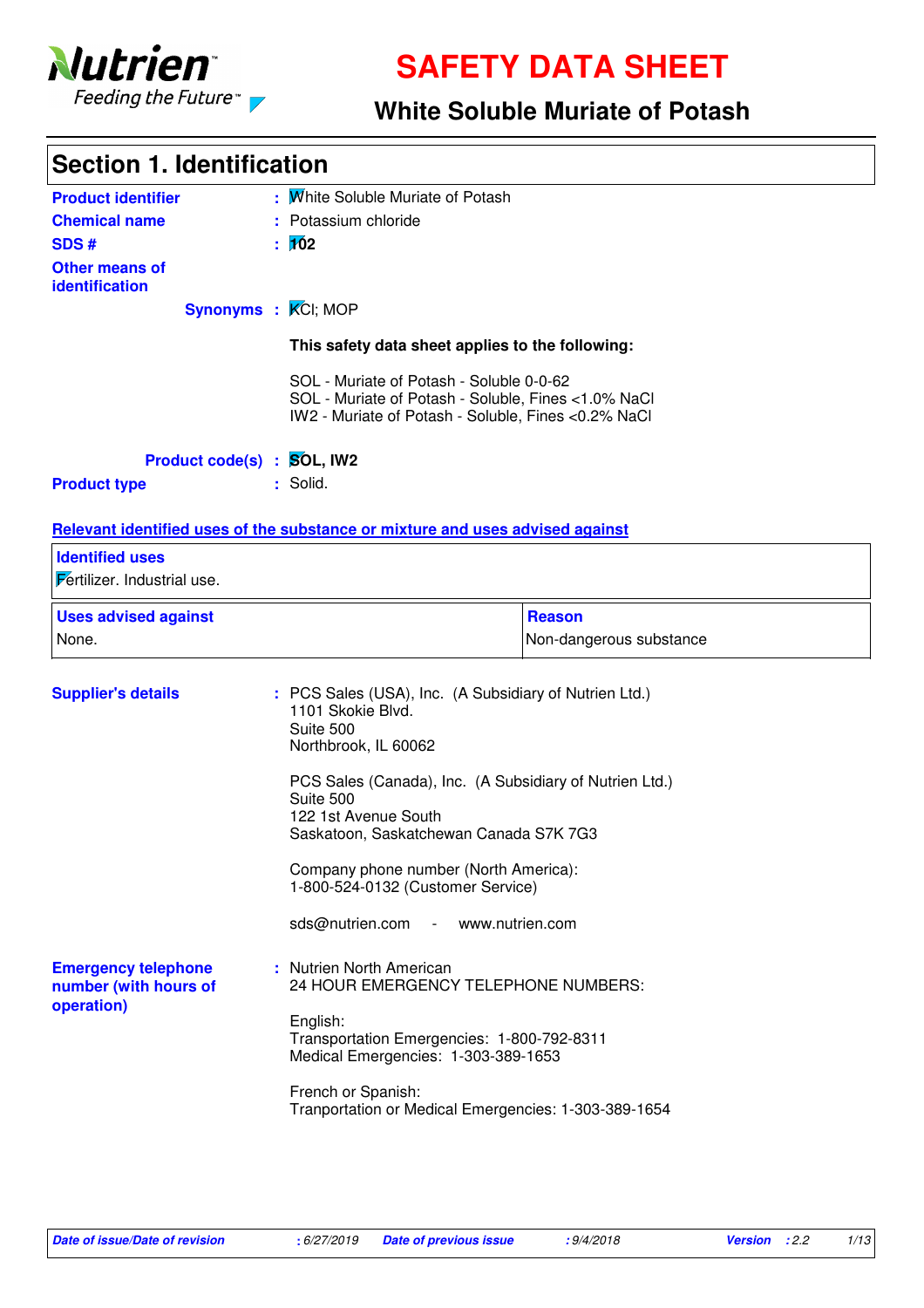### **Section 2. Hazard identification**

| <b>Classification of the</b><br>substance or mixture   |    | : Not classified.                                                                                                                                                                                                                                                                                                     |
|--------------------------------------------------------|----|-----------------------------------------------------------------------------------------------------------------------------------------------------------------------------------------------------------------------------------------------------------------------------------------------------------------------|
| <b>OSHA/HCS status</b>                                 |    | : While this material is not considered hazardous by the OSHA Hazard<br>Communication Standard (29 CFR 1910.1200), this SDS contains valuable<br>information critical to the safe handling and proper use of the product. This SDS<br>should be retained and available for employees and other users of this product. |
| <b>GHS label elements</b>                              |    |                                                                                                                                                                                                                                                                                                                       |
| <b>Hazard pictograms</b>                               | ÷. | Not Applicable.                                                                                                                                                                                                                                                                                                       |
|                                                        |    | No Aplicable.                                                                                                                                                                                                                                                                                                         |
|                                                        |    | Non applicable.                                                                                                                                                                                                                                                                                                       |
| <b>Signal word</b>                                     |    | : No signal word.                                                                                                                                                                                                                                                                                                     |
| <b>Hazard statements</b>                               |    | : No known significant effects or critical hazards.                                                                                                                                                                                                                                                                   |
| <b>Precautionary statements</b>                        |    |                                                                                                                                                                                                                                                                                                                       |
| <b>General</b>                                         |    | : Read label before use. Keep out of reach of children. If medical advice is needed,<br>have product container or label at hand.                                                                                                                                                                                      |
| <b>Prevention</b>                                      |    | : Not applicable.                                                                                                                                                                                                                                                                                                     |
| <b>Response</b>                                        |    | : Not applicable.                                                                                                                                                                                                                                                                                                     |
| <b>Storage</b>                                         |    | : Not applicable.                                                                                                                                                                                                                                                                                                     |
| <b>Disposal</b>                                        |    | : Not applicable.                                                                                                                                                                                                                                                                                                     |
| <b>Supplemental label</b><br>elements                  |    | : None known.                                                                                                                                                                                                                                                                                                         |
| Other hazards which do not<br>result in classification |    | : Handling and/or processing of this material may generate a dust which can cause<br>mechanical irritation of the eyes, skin, nose and throat.                                                                                                                                                                        |

### **Section 3. Composition/information on ingredients**

| <b>Substance/mixture</b>                | Multi-constituent substance |                          |                        |
|-----------------------------------------|-----------------------------|--------------------------|------------------------|
| <b>Ingredient name</b>                  |                             | $\%$ (w/w)               | <b>CAS number</b>      |
| I Potassium chloride<br>Sodium chloride |                             | 98.1 - 99.8<br>$0.1 - 1$ | 7447-40-7<br>7647-14-5 |

**There are no additional ingredients present which, within the current knowledge of the supplier and in the concentrations applicable, are classified as hazardous to health or the environment and hence require reporting in this section.**

**Occupational exposure limits, if available, are listed in Section 8.**

### **Section 4. First-aid measures**

|                     | <b>Description of necessary first aid measures</b>                                                                                                                                                                                                                |
|---------------------|-------------------------------------------------------------------------------------------------------------------------------------------------------------------------------------------------------------------------------------------------------------------|
| <b>Eye contact</b>  | : May cause irritation due to mechanical action. Immediately flush eyes with plenty of<br>water, occasionally lifting the upper and lower eyelids. Get medical attention if<br>irritation occurs.                                                                 |
| <b>Inhalation</b>   | : Remove person to fresh air. No known significant effects. Seek medical attention<br>for any signs of wheezing and/or breathing difficulties. For additional advice call the<br>medical emergency number on this SDS or your poison center or medical provider.  |
| <b>Skin contact</b> | : Flush contaminated skin with plenty of water. Remove contaminated clothing and<br>shoes. Get medical attention if symptoms occur.                                                                                                                               |
| <b>Ingestion</b>    | : Wash out mouth with water. If material has been swallowed and the exposed<br>person is conscious, give small quantities of water to drink. Do not induce vomiting<br>unless directed to do so by medical personnel. Get medical attention if symptoms<br>occur. |

**Most important symptoms/effects, acute and delayed**

| Date of issue/Date of revision | : 6/27/2019 Date of previous issue | :9/4/2018 | <b>Version</b> : 2.2 | 2/13 |
|--------------------------------|------------------------------------|-----------|----------------------|------|
|                                |                                    |           |                      |      |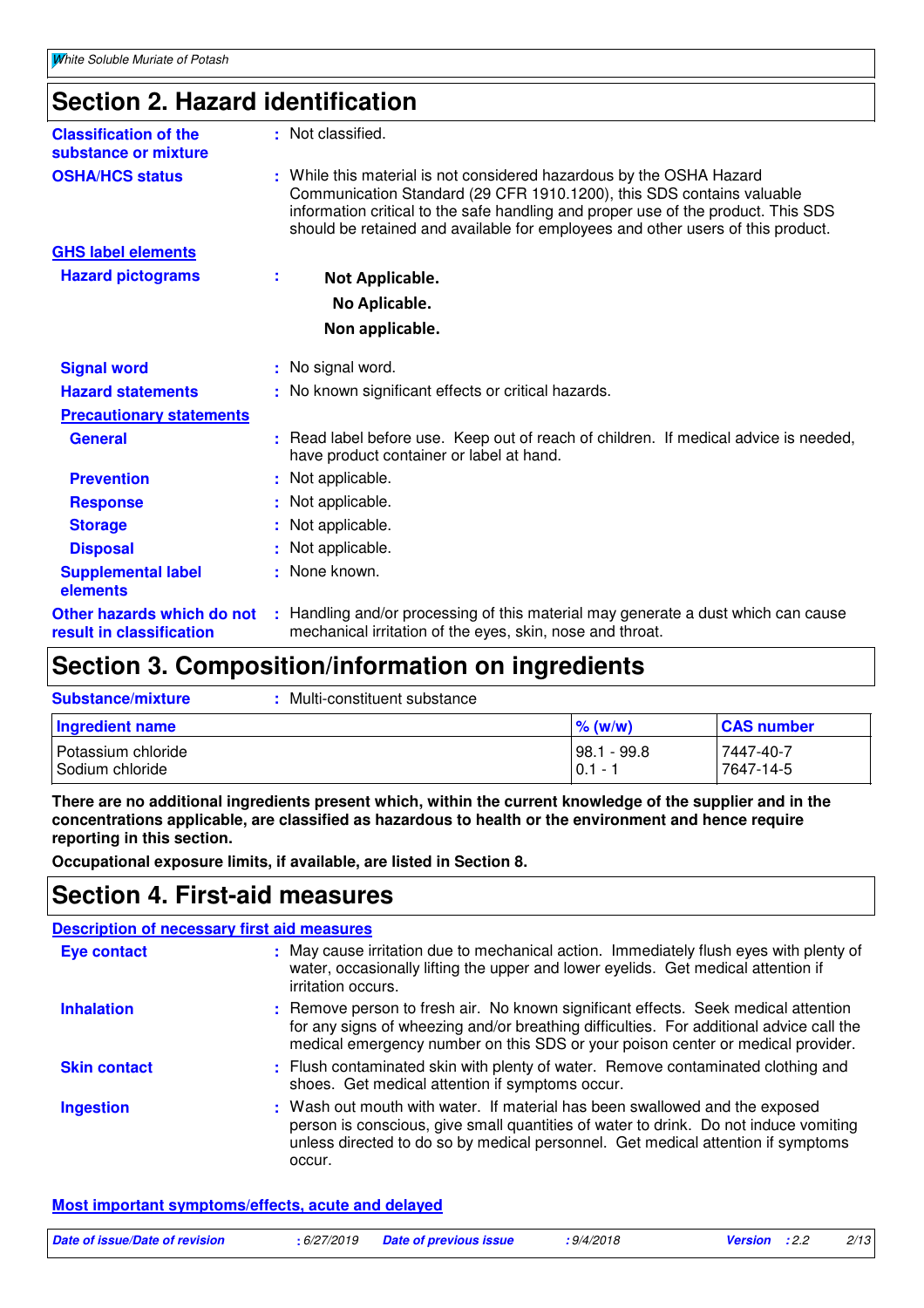### **Section 4. First-aid measures**

| <b>Potential acute health effects</b> |                                                                                                                                                                                                                                                                                                                                                                                                                                                                                 |
|---------------------------------------|---------------------------------------------------------------------------------------------------------------------------------------------------------------------------------------------------------------------------------------------------------------------------------------------------------------------------------------------------------------------------------------------------------------------------------------------------------------------------------|
| <b>Eye contact</b>                    | : No known significant effects or critical hazards. May cause irritation due to<br>mechanical action.                                                                                                                                                                                                                                                                                                                                                                           |
| <b>Inhalation</b>                     | No known significant effects or critical hazards.                                                                                                                                                                                                                                                                                                                                                                                                                               |
| <b>Skin contact</b>                   | Inorganic salt. Prolonged or repeated exposure may dry the skin, causing irritation.                                                                                                                                                                                                                                                                                                                                                                                            |
| <b>Ingestion</b>                      | No known significant effects or critical hazards. Animal feed: Potassium chloride is<br>listed in 21 CFR Part 582.5622 as generally recognized as safe when used in<br>accordance with good manufacturing and feeding practice.                                                                                                                                                                                                                                                 |
| <b>Over-exposure signs/symptoms</b>   |                                                                                                                                                                                                                                                                                                                                                                                                                                                                                 |
| <b>Eye contact</b>                    | : No specific data. Adverse symptoms may include the following:<br>irritation<br>watering<br>redness                                                                                                                                                                                                                                                                                                                                                                            |
| <b>Inhalation</b>                     | : No specific data.                                                                                                                                                                                                                                                                                                                                                                                                                                                             |
| <b>Skin contact</b>                   | : No specific data. Adverse symptoms may include the following:<br>dryness<br>cracking                                                                                                                                                                                                                                                                                                                                                                                          |
| <b>Ingestion</b>                      | : No specific data.                                                                                                                                                                                                                                                                                                                                                                                                                                                             |
|                                       | Indication of immediate medical attention and special treatment needed, if necessary                                                                                                                                                                                                                                                                                                                                                                                            |
| <b>Notes to physician</b>             | : Treat symptomatically. Contact poison treatment specialist immediately if large<br>quantities have been ingested or inhaled. For professional, multilingual, medical<br>support, in case of medical emergencies involving Nutrien products, telephone the<br>24 hour Emergency Number: From Canada or the U.S., English: 1-303-389-1653;<br>French or Spanish: 1-303-389-1654. From all other countries, English:<br>00-1-303-389-1653; French or Spanish: 00-1-303-389-1654. |
| <b>Specific treatments</b>            | : No specific treatment.                                                                                                                                                                                                                                                                                                                                                                                                                                                        |
| <b>Protection of first-aiders</b>     | : No action shall be taken involving any personal risk or without suitable training.<br>Mouth-to-mouth resuscitation of oral exposure patients is not recommended. First-<br>aiders with contaminated clothing should be properly decontaminated.                                                                                                                                                                                                                               |

**See toxicological information (Section 11)**

### **Section 5. Fire-fighting measures**

| <b>Extinguishing media</b>                               |                                                                                                                                                                                                     |
|----------------------------------------------------------|-----------------------------------------------------------------------------------------------------------------------------------------------------------------------------------------------------|
| <b>Suitable extinguishing</b><br>media                   | : Non-flammable. Material will not burn. Use an extinguishing agent suitable for the<br>surrounding fire.                                                                                           |
| <b>Unsuitable extinguishing</b><br>media                 | : None known.                                                                                                                                                                                       |
| <b>Specific hazards arising</b><br>from the chemical     | : No specific fire or explosion hazard.                                                                                                                                                             |
| <b>Hazardous thermal</b><br>decomposition products       | : Not applicable.                                                                                                                                                                                   |
| <b>Special protective actions</b><br>for fire-fighters   | : Promptly isolate the scene by removing all persons from the vicinity of the incident if<br>there is a fire. No action shall be taken involving any personal risk or without<br>suitable training. |
| <b>Special protective</b><br>equipment for fire-fighters | : Fire-fighters should wear appropriate protective equipment and self-contained<br>breathing apparatus (SCBA) with a full face-piece operated in positive pressure<br>mode.                         |
| <b>Remark</b>                                            | : Contain and collect the water used to fight the fire for later treatment and disposal.                                                                                                            |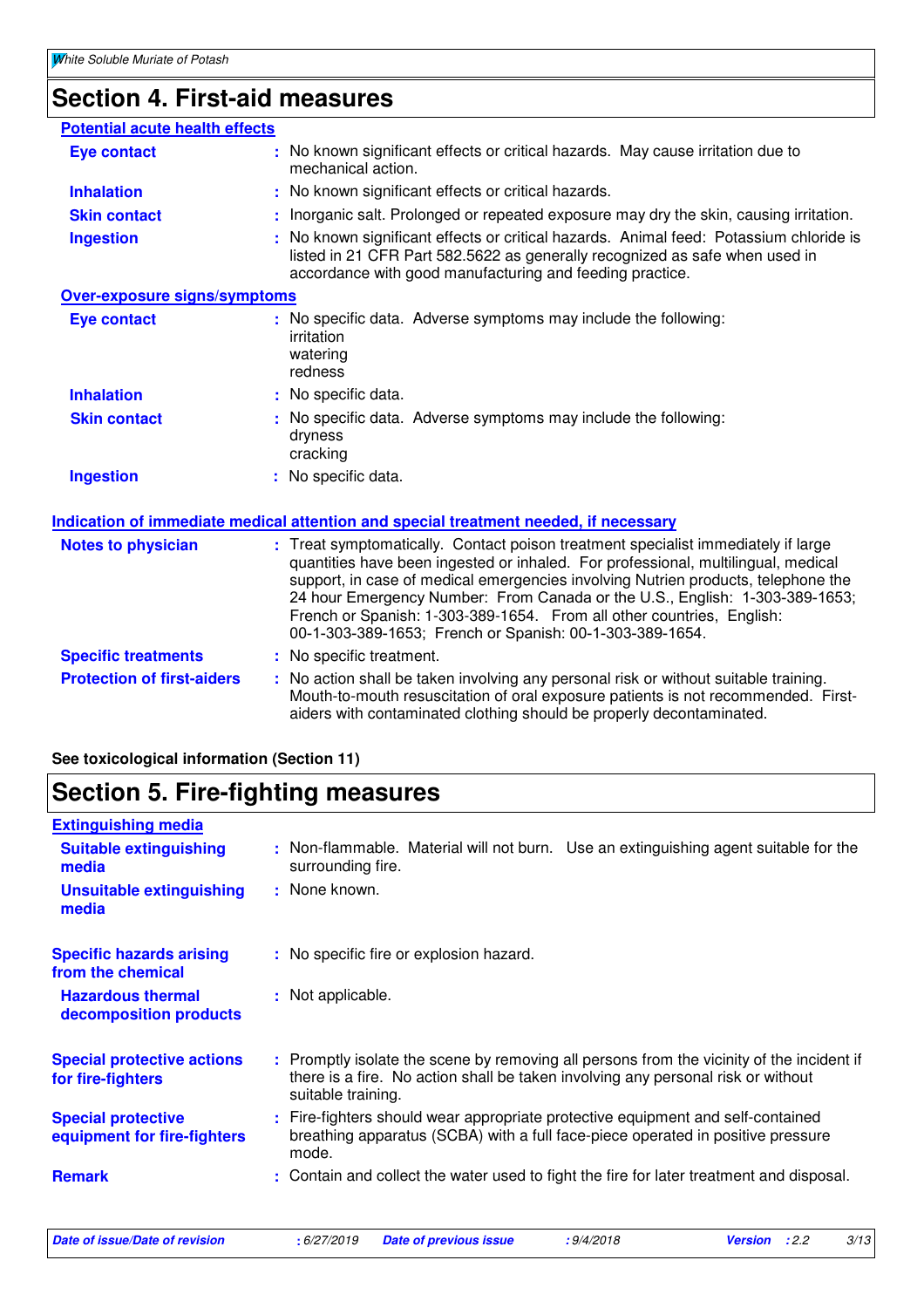## **Section 6. Accidental release measures**

|                                                       | <b>Personal precautions, protective equipment and emergency procedures</b>                                                                                                                                                                                                                                                                          |
|-------------------------------------------------------|-----------------------------------------------------------------------------------------------------------------------------------------------------------------------------------------------------------------------------------------------------------------------------------------------------------------------------------------------------|
| For non-emergency<br>personnel                        | : No action shall be taken involving any personal risk or without suitable training.<br>Keep unnecessary and unprotected personnel from entering. Do not touch or walk<br>through spilled material. Put on appropriate personal protective equipment.                                                                                               |
|                                                       | For emergency responders : If specialized clothing is required to deal with the spillage, take note of any<br>information in Section 8 on suitable and unsuitable materials. See also the<br>information in "For non-emergency personnel".                                                                                                          |
| <b>Environmental precautions</b>                      | : Avoid dispersal of spilled material and runoff and contact with soil, waterways,<br>drains and sewers. Inform the relevant authorities if the product has caused<br>adverse impacts (sewers, waterways, soil or air).                                                                                                                             |
| Methods and materials for containment and cleaning up |                                                                                                                                                                                                                                                                                                                                                     |
| <b>Small spill</b>                                    | : Move containers from spill area. Vacuum or sweep up material and place in a<br>designated, labeled waste container. Dispose of via a licensed waste disposal<br>contractor.                                                                                                                                                                       |
| <b>Large spill</b>                                    | : Move containers from spill area. Prevent entry into sewers, water courses,<br>basements or confined areas. Vacuum or sweep up material and place in a<br>designated, labeled waste container. Dispose of via a licensed waste disposal<br>contractor. Note: see Section 1 for emergency contact information and Section 13<br>for waste disposal. |

### **Section 7. Handling and storage**

#### **Precautions for safe handling**

| <b>Treaduple for said handling</b>                                        |                                                                                                                                                                                                                                                                                                                                                                                                                                                                                                                                                                                                                                                                                                                                                                                                                                                                                                                                                                                                                      |
|---------------------------------------------------------------------------|----------------------------------------------------------------------------------------------------------------------------------------------------------------------------------------------------------------------------------------------------------------------------------------------------------------------------------------------------------------------------------------------------------------------------------------------------------------------------------------------------------------------------------------------------------------------------------------------------------------------------------------------------------------------------------------------------------------------------------------------------------------------------------------------------------------------------------------------------------------------------------------------------------------------------------------------------------------------------------------------------------------------|
| <b>Protective measures</b>                                                | : Put on appropriate personal protective equipment (see Section 8). Do not ingest.<br>Avoid prolonged contact with eyes, skin and clothing.                                                                                                                                                                                                                                                                                                                                                                                                                                                                                                                                                                                                                                                                                                                                                                                                                                                                          |
| <b>Advice on general</b><br>occupational hygiene                          | : Eating, drinking and smoking should be prohibited in areas where this material is<br>handled, stored and processed. Workers should wash hands and face before<br>eating, drinking and smoking. Remove contaminated clothing and protective<br>equipment before entering eating areas. See also Section 8 for additional<br>information on hygiene measures.                                                                                                                                                                                                                                                                                                                                                                                                                                                                                                                                                                                                                                                        |
| <b>Conditions for safe storage,</b><br>including any<br>incompatibilities | : Store in accordance with local regulations. May form steep piles that can collapse<br>without warning when transported or stored in bulk. This may damage equipment<br>and endanger workers. The risk of cliffing and sudden collapse increases if product<br>is loaded or stored when hot or in high humidity conditions. Avoid forming steep<br>slopes when removing product. If product has caked, cliffed, or has adhered to the<br>storage or transport container, stay out of the potential engulfment zone in case the<br>material collapses. Do not enter bins, railcars or trucks without conducting a risk<br>assessment and following all confined space entry requirements. Ensure that<br>consideration is given to fall protection and mobile equipment securement if<br>applicable. Carefully loosen the set product from outside the container using<br>mechanical vibration, sledge hammers, or other devices.<br>Ensure that bulk bags or smaller packaged products stored in tiers are stacked, |
|                                                                           | racked, blocked, interlocked, or otherwise secured to prevent sliding, rolling, or<br>collapse. Use caution when opening truck or railcar doors as product may have<br>shifted during transport.                                                                                                                                                                                                                                                                                                                                                                                                                                                                                                                                                                                                                                                                                                                                                                                                                     |
|                                                                           | Must be stored in a dry location. Absorbs moisture on long-term storage under high<br>humidity conditions. Store away from incompatible materials (see Section 10).<br>When product is stored in sealable containers, keep container tightly closed and<br>sealed until ready for use. Sealable containers that have been opened must be<br>carefully resealed and kept upright to prevent leakage. Do not store in unlabeled<br>containers.                                                                                                                                                                                                                                                                                                                                                                                                                                                                                                                                                                         |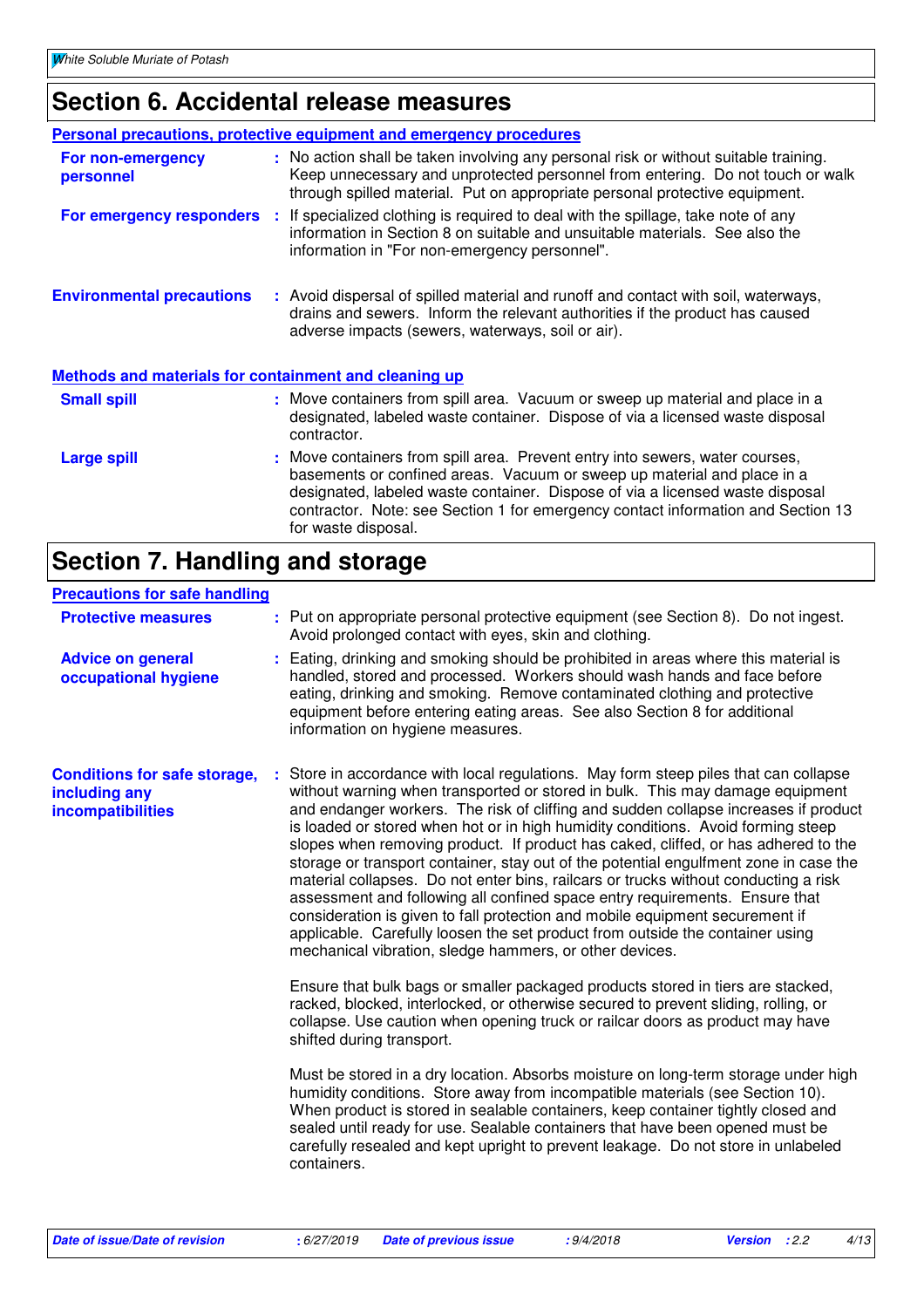### **Section 8. Exposure controls/personal protection**

#### **Control parameters**

#### **Occupational exposure limits**

| <b>Ingredient name</b>                                |                                                                                                                                                     | <b>Exposure limits</b>                                                                                                                                                                                                                                                                                             |
|-------------------------------------------------------|-----------------------------------------------------------------------------------------------------------------------------------------------------|--------------------------------------------------------------------------------------------------------------------------------------------------------------------------------------------------------------------------------------------------------------------------------------------------------------------|
| <b>Canadian Regulations:</b><br>Muriate of Potash     |                                                                                                                                                     | <b>CA Alberta Provincial (Canada).</b><br>Alberta TWA: 10 mg/m3 Inhalable, 3 mg/<br>m3 Respirable, for Particles Not Otherwise<br>Regulated.: 10 mg/m <sup>3</sup> 8 hours.<br><b>CA Quebec Provincial. Quebec TWAEV:</b><br>for Particles Not Otherwise Regulated: 10<br>mg/m <sup>3</sup> 8 hours as Total Dust. |
| <b>U.S. Federal Regulations:</b><br>Muriate of Potash |                                                                                                                                                     | <b>OSHA PEL (United States).</b><br>TWA: 15 mg/m <sup>3</sup> , (Particulates not<br>otherwise regulated (PNOR) Total<br>particulates) 8 hours.                                                                                                                                                                    |
| <b>Appropriate engineering</b><br>controls            | contaminants.                                                                                                                                       | : Good general ventilation should be sufficient to control worker exposure to airborne                                                                                                                                                                                                                             |
| <b>Environmental exposure</b><br>controls             | cases, fume scrubbers, filters or engineering modifications to the process<br>equipment will be necessary to reduce emissions to acceptable levels. | : Emissions from ventilation or work process equipment should be checked to ensure<br>they comply with the requirements of environmental protection legislation. In some                                                                                                                                           |
| <b>Individual protection measures</b>                 |                                                                                                                                                     |                                                                                                                                                                                                                                                                                                                    |
| <b>Hygiene measures</b>                               |                                                                                                                                                     | : Wash hands, forearms and face thoroughly after handling chemical products, before<br>eating, smoking and using the lavatory and at the end of the working period. Wash                                                                                                                                           |

|                            | contaminated clothing before reusing.                                                                                                                                                                                                                                                                                                       |
|----------------------------|---------------------------------------------------------------------------------------------------------------------------------------------------------------------------------------------------------------------------------------------------------------------------------------------------------------------------------------------|
| <b>Eye/face protection</b> | : Safety eyewear complying with an approved standard should be used when a risk<br>assessment indicates this is necessary to avoid exposure to liquid splashes, mists,<br>gases or dusts. If contact is possible, the following protection should be worn,<br>unless the assessment indicates a higher degree of protection: sealed eyewear |
| <b>Skin protection</b>     |                                                                                                                                                                                                                                                                                                                                             |

| <b>Hand protection</b> | : The personal protective equipment required varies, depending upon your risk        |
|------------------------|--------------------------------------------------------------------------------------|
|                        | assessment. Chemical-resistant, impervious gloves complying with an approved         |
|                        | standard should be worn at all times when handling chemical products if a risk       |
|                        | assessment indicates this is necessary. No special measures are typically indicated. |
|                        |                                                                                      |

| <b>Body protection</b> | : The personal protective equipment required varies, depending upon your risk       |
|------------------------|-------------------------------------------------------------------------------------|
|                        | assessment. Cotton or cotton/synthetic overalls or coveralls are normally suitable. |
| Athor okin protootion. | Appropriate footware and any additional skip protoction moasures should be          |

**Other skin protection :** Appropriate footwear and any additional skin protection measures should be selected based on the task being performed and the risks involved and should be approved by a specialist before handling this product.

Based on the hazard and potential for exposure, select a respirator that meets the appropriate standard or certification. Respirators must be used according to a respiratory protection program to ensure proper fitting, training, and other important aspects of use. For U.S. work sites where respiratory protection is required, ensure that a respiratory protection program meeting 29 CFR 1910.134 requirements is in place. **Respiratory protection :**

**Thermal hazards :** When handling hot material, wear heat-resistant protective gloves and clothing.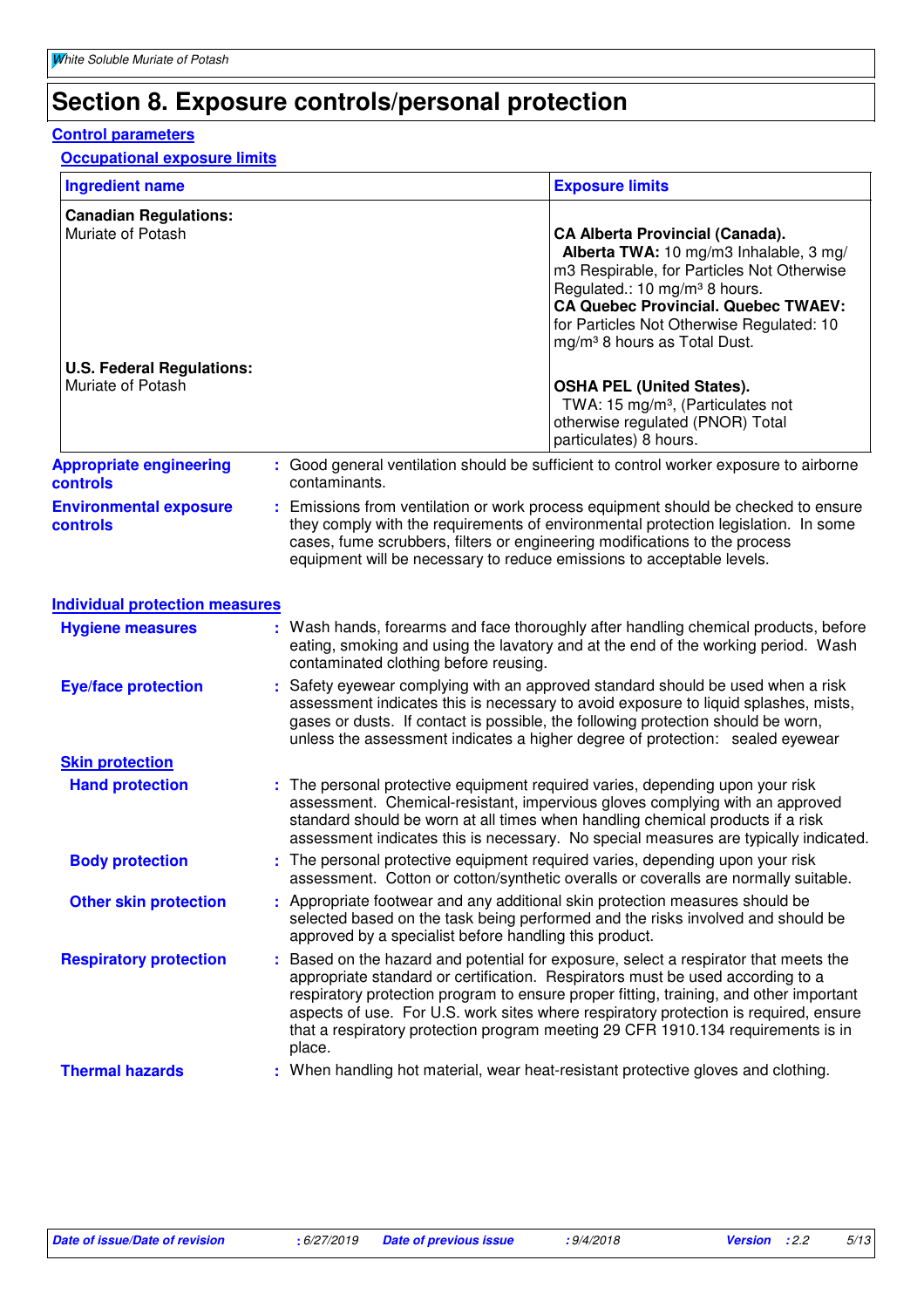# **Section 9. Physical and chemical properties**

| <b>Appearance</b>                                 |                                                                        |
|---------------------------------------------------|------------------------------------------------------------------------|
| <b>Physical state</b>                             | : Solid. [Crystalline solid.]                                          |
| <b>Color</b>                                      | Off-white.                                                             |
| Odor                                              | Odorless.<br>÷.                                                        |
| <b>Odor threshold</b>                             | : Not available.                                                       |
| рH                                                | : 7 [Conc. (% w/w): 10%]                                               |
| <b>Melting point</b>                              | : 770℃ (1418℉)                                                         |
| <b>Boiling point</b>                              | : $1420^{\circ}C(2588^{\circ}F)$                                       |
| <b>Flash point</b>                                | [Product does not sustain combustion.]                                 |
| <b>Evaporation rate</b>                           | : Not applicable.                                                      |
| <b>Flammability (solid, gas)</b>                  | : Non-combustible.                                                     |
| Lower and upper explosive<br>(flammable) limits   | : Not applicable.                                                      |
| <b>Vapor pressure</b>                             | : Not available.                                                       |
| <b>Vapor density</b>                              | : Not applicable                                                       |
| <b>Relative density</b>                           | $: 62 - 78$ lbs/ft <sup>3</sup><br>993 - 1,245 kg/m <sup>3</sup>       |
| <b>Solubility</b>                                 | : Easily soluble in the following materials: cold water and hot water. |
| <b>Solubility in water</b>                        | : $347$ g/l                                                            |
| <b>Partition coefficient: n-</b><br>octanol/water | : Not available.                                                       |
| <b>Auto-ignition temperature</b>                  | : Not applicable.                                                      |
| <b>Decomposition temperature</b>                  | Not available.                                                         |
| <b>Viscosity</b>                                  | : Not available.                                                       |

# **Section 10. Stability and reactivity**

| <b>Reactivity</b>                                   | : Not considered to be reactive.                                                                                                                                                                                                                          |
|-----------------------------------------------------|-----------------------------------------------------------------------------------------------------------------------------------------------------------------------------------------------------------------------------------------------------------|
| <b>Chemical stability</b>                           | : The product is stable.                                                                                                                                                                                                                                  |
| <b>Possibility of hazardous</b><br><b>reactions</b> | : Under normal conditions of storage and use, hazardous reactions will not occur.                                                                                                                                                                         |
| <b>Conditions to avoid</b>                          | : Absorbs moisture on long-term storage under high humidity conditions. Store in a<br>dry place and/or closed container. May form steep piles that can collapse without<br>warning when stored in bulk. Avoid forming steep slopes when removing product. |
| <b>Incompatible materials</b>                       | : A mixture of salts. May be corrosive to metals. Contact your sales representative<br>or a metallurgical specialist to ensure compatability with your equipment.                                                                                         |
| <b>Hazardous decomposition</b><br>products          | : Under normal conditions of storage and use, hazardous decomposition products<br>should not be produced.                                                                                                                                                 |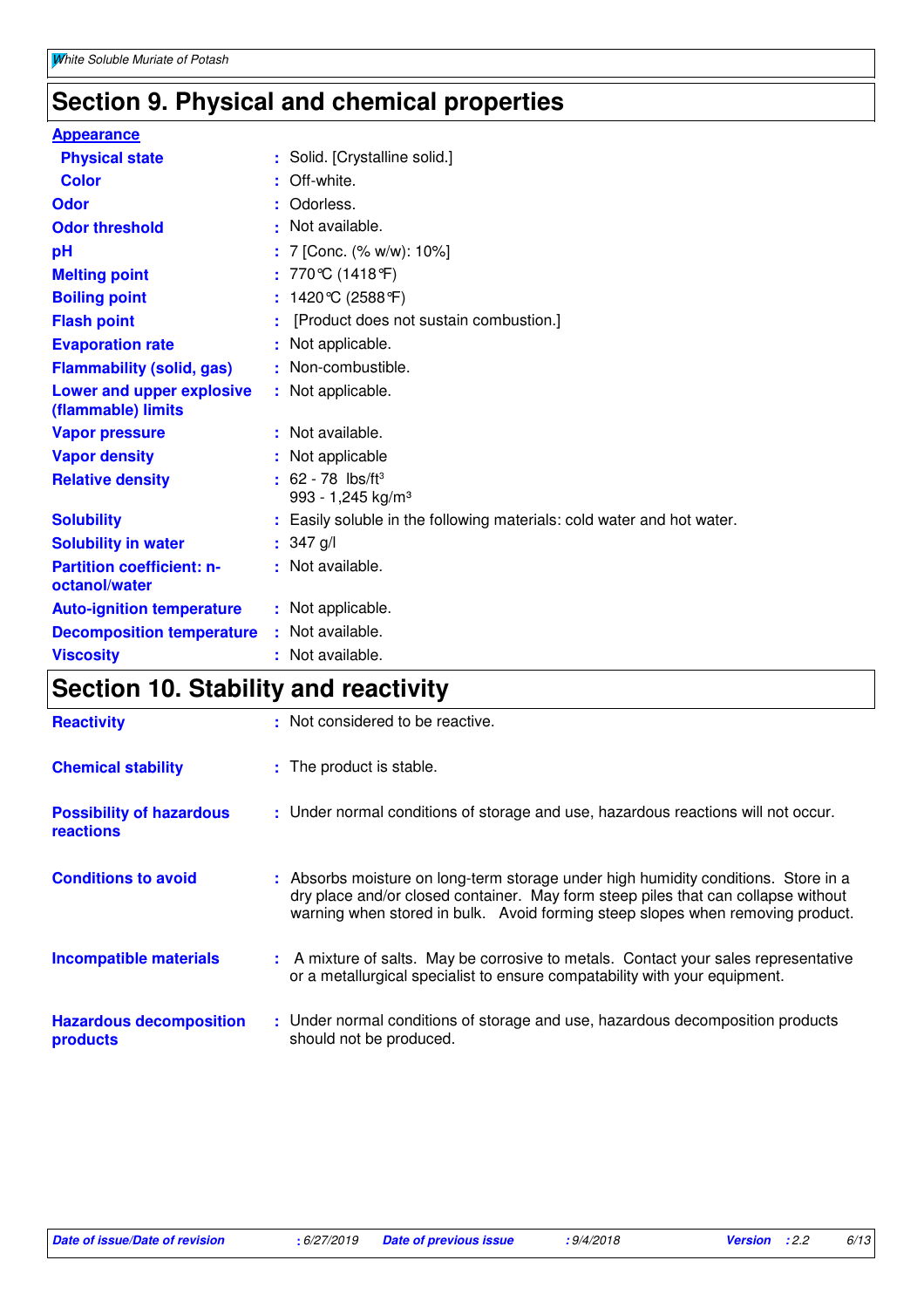### **Section 11. Toxicological information**

#### **Information on toxicological effects**

**Acute toxicity**

| <b>Product/ingredient name</b> | <b>Result</b>        | <b>Species</b> | <b>Dose</b> | <b>Exposure</b>          |
|--------------------------------|----------------------|----------------|-------------|--------------------------|
| Potassium chloride             | LD50 Oral            | Rat            | 2600 mg/kg  | $\overline{\phantom{0}}$ |
| Sodium chloride                | LD50 Oral            | Rat            | 3000 mg/kg  | $\overline{\phantom{0}}$ |
|                                | LDLo Intra-arterial  | Guinea pig     | 300 mg/kg   |                          |
|                                | LDLo Intraperitoneal | Rat            | 3720 mg/kg  | $\overline{\phantom{0}}$ |
|                                | LDLo Oral            | Man - Male     | 1 g/kg      | $\overline{\phantom{0}}$ |

**Conclusion/Summary :** Not considered to be acutely toxic.

#### **Irritation/Corrosion**

| <b>Product/ingredient name</b> | <b>Result</b> | <b>Species</b>   | <b>Score</b> | <b>Exposure</b>                      | <b>Observation</b> |
|--------------------------------|---------------|------------------|--------------|--------------------------------------|--------------------|
| Potassium chloride             | Eyes          | Rabbit           |              | 24 hours 500 -<br><i>Imilligrams</i> |                    |
| Sodium chloride                | Eyes<br>Skin  | Rabbit<br>Rabbit |              | $ 24$ hours 500 $ $ -<br>milligrams  |                    |

#### **Conclusion/Summary**

| ш<br>м |  |
|--------|--|

**Skin :** No significant irritation expected other than possible mechanical irritation.

- 
- **Eyes** : No significant irritation expected other than possible mechanical irritation.
- 
- **Respiratory :** No significant irritation expected other than possible mechanical irritation.

#### **Sensitization**

Not available.

|  |  | <b>Conclusion/Summary</b> |
|--|--|---------------------------|
|--|--|---------------------------|

**Skin** : No known significant effects or critical hazards.

### **Respiratory** : No known significant effects or critical hazards.

**Mutagenicity** Potash - Subject: Bacteria Negative<br>
Potassium chloride - Subject: Experiment: In vivo<br>
Negative Readive Potassium chaloride - Experiment: In vivo Subject: Mammalian-Animal Cell: Somatic Negative **Product/ingredient name Test Experiment Result** Result

**Conclusion/Summary :** Not mutagenic in Ames test.

#### **Carcinogenicity**

| <b>Product/ingredient name</b> Result |                                                  | <b>Species</b>           | <b>Dose</b> | <b>Exposure</b> |
|---------------------------------------|--------------------------------------------------|--------------------------|-------------|-----------------|
| Potassium chloride<br>Sodium chloride | Negative - Oral - TDLo<br>Negative - Oral - TDLo | Rat - Male<br>Rat - Male | 1820 mg/kg  |                 |

**Conclusion/Summary** : No evidence of risk to humans. No known significant effects or critical hazards.

**Reproductive toxicity**

Not available.

**Conclusion/Summary :** No known significant effects or critical hazards.

**Teratogenicity**

| <b>Product/ingredient name</b> | <b>⊟Result</b>  | <b>Species</b> | <b>Dose</b>                  | <b>Exposure</b> |
|--------------------------------|-----------------|----------------|------------------------------|-----------------|
| Potassium chloride             | Negative - Oral | Rat - Female   | $\sim$ 310 ma/m <sup>3</sup> |                 |

**Specific target organ toxicity (single exposure)**

Not available.

#### **Specific target organ toxicity (repeated exposure)**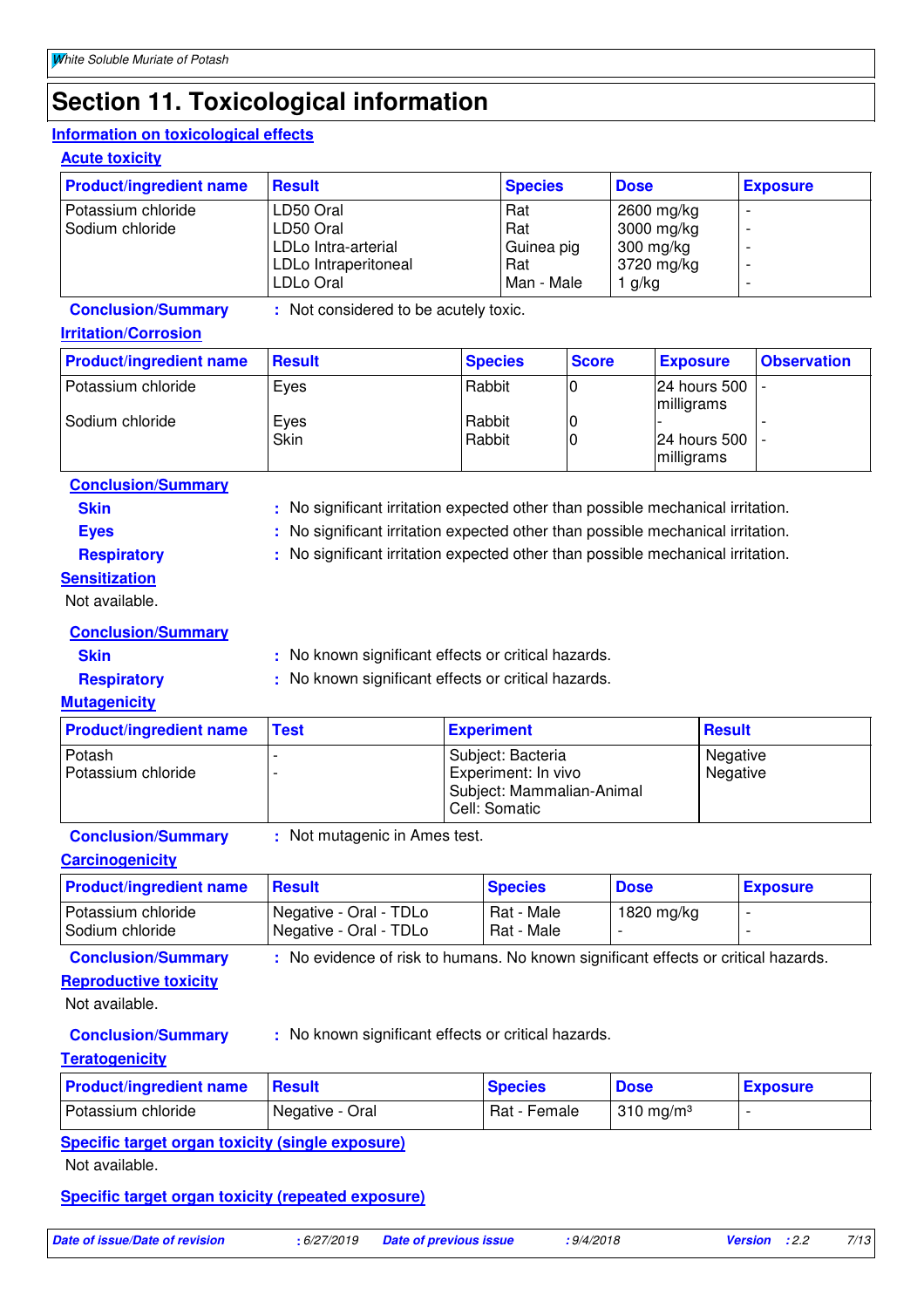# **Section 11. Toxicological information**

#### Not available.

#### **Aspiration hazard**

Not available.

| Information on the likely<br>routes of exposure | : Inhalation<br>Skin contact<br>Oral                                                                                                                                                                                              |  |
|-------------------------------------------------|-----------------------------------------------------------------------------------------------------------------------------------------------------------------------------------------------------------------------------------|--|
| <b>Potential acute health effects</b>           |                                                                                                                                                                                                                                   |  |
| <b>Eye contact</b>                              | : No known significant effects or critical hazards. May cause irritation due to<br>mechanical action.                                                                                                                             |  |
| <b>Inhalation</b>                               | : No known significant effects or critical hazards.                                                                                                                                                                               |  |
| <b>Skin contact</b>                             | : Inorganic salt. Prolonged or repeated exposure may dry the skin, causing irritation.                                                                                                                                            |  |
| <b>Ingestion</b>                                | : No known significant effects or critical hazards. Animal feed: Potassium chloride is<br>listed in 21 CFR Part 582.5622 as generally recognized as safe when used in<br>accordance with good manufacturing and feeding practice. |  |
|                                                 | <b>Symptoms related to the physical, chemical and toxicological characteristics</b>                                                                                                                                               |  |
| <b>Eye contact</b>                              | : No specific data. Adverse symptoms may include the following:<br>irritation<br>watering<br>redness                                                                                                                              |  |
| <b>Inhalation</b>                               | : No specific data.                                                                                                                                                                                                               |  |
| <b>Skin contact</b>                             | : No specific data. Adverse symptoms may include the following:<br>dryness<br>cracking                                                                                                                                            |  |
| <b>Ingestion</b>                                | : No specific data.                                                                                                                                                                                                               |  |
|                                                 | Delayed and immediate effects and also chronic effects from short and long term exposure                                                                                                                                          |  |
| <b>Short term exposure</b>                      |                                                                                                                                                                                                                                   |  |
| <b>Potential immediate</b><br>effects           | : See above.                                                                                                                                                                                                                      |  |
| <b>Potential delayed effects</b>                | : See above.                                                                                                                                                                                                                      |  |
| Long term exposure                              |                                                                                                                                                                                                                                   |  |
| <b>Potential immediate</b><br>effects           | : See above.                                                                                                                                                                                                                      |  |
| <b>Potential delayed effects</b>                | : See below.                                                                                                                                                                                                                      |  |
| <b>Potential chronic health effects</b>         |                                                                                                                                                                                                                                   |  |
| <b>Conclusion/Summary</b>                       | : Not considered to be toxic to humans.                                                                                                                                                                                           |  |
| <b>General</b>                                  | No known significant effects or critical hazards.                                                                                                                                                                                 |  |
| <b>Carcinogenicity</b>                          | No known significant effects or critical hazards.                                                                                                                                                                                 |  |
| <b>Mutagenicity</b>                             | No known significant effects or critical hazards.                                                                                                                                                                                 |  |
| <b>Teratogenicity</b>                           | No known significant effects or critical hazards.                                                                                                                                                                                 |  |
| <b>Developmental effects</b>                    | : No known significant effects or critical hazards.                                                                                                                                                                               |  |
| <b>Fertility effects</b>                        | : No known significant effects or critical hazards.                                                                                                                                                                               |  |
|                                                 |                                                                                                                                                                                                                                   |  |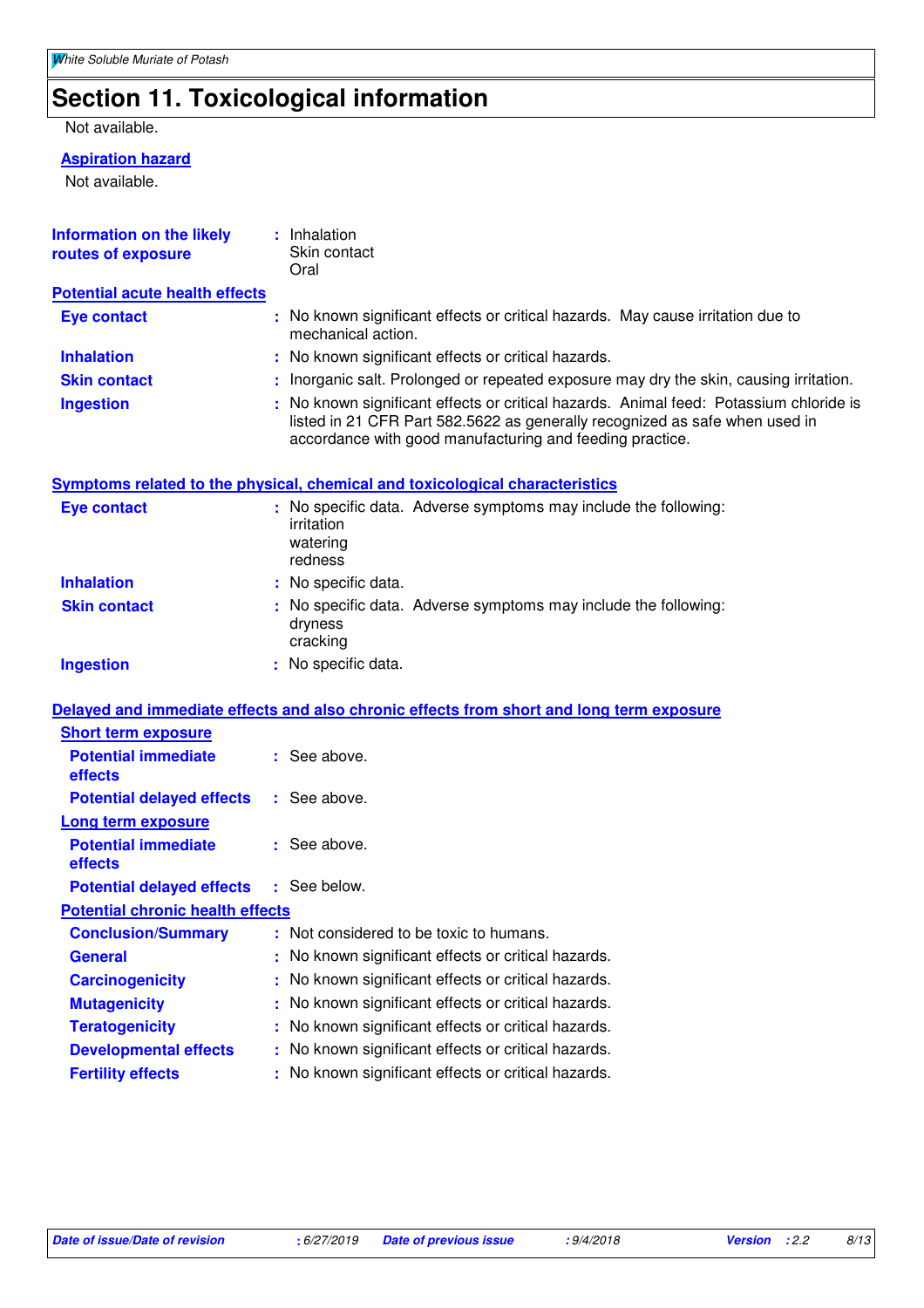### **Section 12. Ecological information**

#### **Toxicity**

| <b>Product/ingredient name</b> | <b>Result</b>                                                                      | <b>Species</b>                   | <b>Exposure</b> |
|--------------------------------|------------------------------------------------------------------------------------|----------------------------------|-----------------|
| Potassium chloride             | Acute EC50 1337000 µg/l Fresh water                                                | Algae - Navicula seminulum       | 96 hours        |
|                                | Acute EC50 9.24 g/L Fresh water                                                    | Algae - Desmodesmus              | 72 hours        |
|                                |                                                                                    | subspicatus                      |                 |
|                                | Acute EC50 83000 µg/l Fresh water                                                  | Daphnia - Daphnia magna          | 48 hours        |
|                                | Acute LC50 9.68 mg/l Fresh water                                                   | Crustaceans - Pseudosida         | 48 hours        |
|                                |                                                                                    | ramosa - Neonate                 |                 |
|                                | Acute LC50 435000 µg/l Fresh water                                                 | Fish - Gambusia affinis - Adult  | 96 hours        |
| Sodium chloride                | Acute EC50 2430000 µg/l Fresh water                                                | Algae - Navicula seminulum       | 96 hours        |
|                                | Acute EC50 28.85 mg/dm3 Fresh water                                                | Algae - Pseudokirchneriella      | 72 hours        |
|                                |                                                                                    | subcapitata                      |                 |
|                                | Acute EC50 519.6 mg/l Fresh water                                                  | Crustaceans - Cypris             | 48 hours        |
|                                |                                                                                    | subglobosa                       |                 |
|                                | Acute IC50 6.87 g/L Fresh water                                                    | Aquatic plants - Lemna minor     | 96 hours        |
|                                | Acute LC50 1661 mg/l Fresh water                                                   | Daphnia - Daphnia magna          | 48 hours        |
|                                | Acute LC50 1000000 µg/l Fresh water                                                | Fish - Morone saxatilis - Larvae | 96 hours        |
|                                | Chronic LC10 781 mg/l Fresh water                                                  | Crustaceans - Hyalella azteca -  | 3 weeks         |
|                                |                                                                                    | Juvenile (Fledgling, Hatchling,  |                 |
|                                |                                                                                    | Weanling)                        |                 |
|                                | Chronic NOEC 6 g/L Fresh water                                                     | Aquatic plants - Lemna minor     | 96 hours        |
|                                | Chronic NOEC 0.314 g/L Fresh water                                                 | Daphnia - Daphnia pulex          | 21 days         |
|                                | Chronic NOEC 100 mg/l Fresh water                                                  | Fish - Gambusia holbrooki -      | 8 weeks         |
|                                |                                                                                    | Adult                            |                 |
| <b>Conclusion/Summary</b>      | : Practically non-toxic to aquatic organisms. May be harmful to the environment if |                                  |                 |

released in large quantities.

#### **Persistence and degradability**

| <b>Product/ingredient name</b> | <b>Aquatic half-life</b> | <b>Photolysis</b> | Biodegradability |
|--------------------------------|--------------------------|-------------------|------------------|
| Potassium chloride             |                          |                   | Readily          |

#### **Bioaccumulative potential**

| <b>Product/ingredient name</b> | $\mathsf{LocP}_\mathsf{ow}$ | <b>BCF</b> | <b>Potential</b> |
|--------------------------------|-----------------------------|------------|------------------|
| Potassium chloride             |                             |            | LOW              |

#### **Mobility in soil**

| <b>Soil/water partition</b><br>coefficient (K <sub>oc</sub> ) | : Not available.                                    |
|---------------------------------------------------------------|-----------------------------------------------------|
| <b>Other adverse effects</b>                                  | : No known significant effects or critical hazards. |

### **Section 13. Disposal considerations**

**Disposal methods :**

The generation of waste should be avoided or minimized wherever possible. Disposal of this product, solutions and any by-products should at all times comply with the requirements of environmental protection and waste disposal legislation and any regional local authority requirements. Waste should not be disposed of untreated to the sewer unless fully compliant with the requirements of all authorities with jurisdiction. Waste packaging should be recycled. Incineration or landfill should only be considered when recycling is not feasible. Avoid dispersal of spilled material and runoff and contact with soil, waterways, drains and sewers.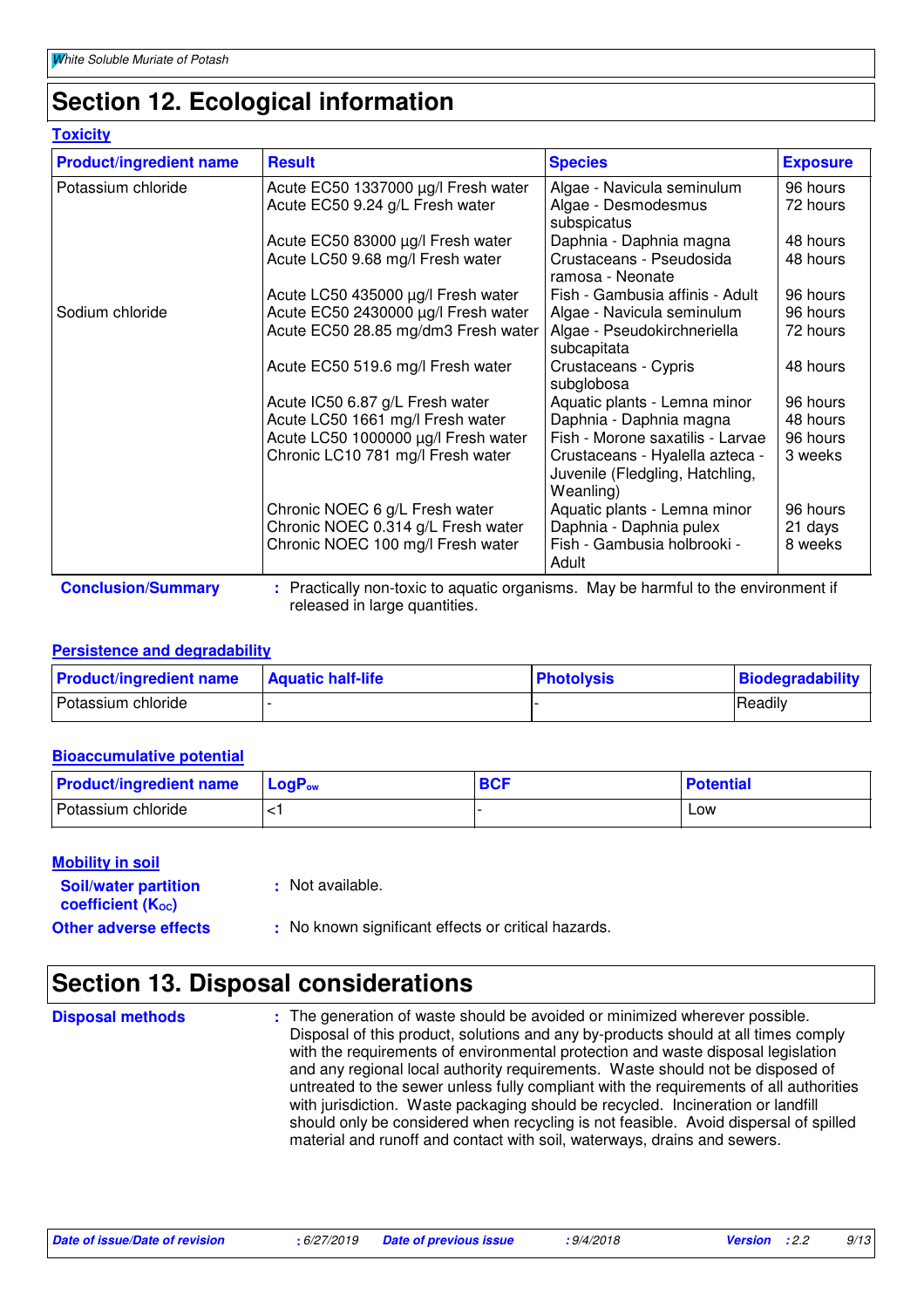### **Section 14. Transport information**

|                                      | <b>TDG</b><br><b>Classification</b>                                                                                       | <b>DOT</b><br><b>Classification</b> | <b>Mexico</b><br><b>Classification</b> | <b>IMDG</b>    | <b>IATA</b>    |
|--------------------------------------|---------------------------------------------------------------------------------------------------------------------------|-------------------------------------|----------------------------------------|----------------|----------------|
| <b>UN number</b>                     | Not regulated.                                                                                                            | Not regulated.                      | Not regulated.                         | Not regulated. | Not regulated. |
| <b>UN proper</b><br>shipping name    |                                                                                                                           |                                     | $\overline{\phantom{0}}$               |                |                |
| <b>Transport</b><br>hazard class(es) |                                                                                                                           |                                     |                                        |                |                |
| <b>Packing group</b>                 |                                                                                                                           |                                     | $\overline{\phantom{0}}$               |                |                |
| <b>Environmental</b><br>hazards      | No.                                                                                                                       | No.                                 | No.                                    | No.            | No.            |
| <b>Additional</b><br>information     | Classification per<br>the current<br>revision,<br>Transportation of<br>Dangerous Goods<br>Regulation, Part 2,<br>Sec 2.1. |                                     | $\overline{\phantom{0}}$               |                |                |

**Special precautions for user Transport within user's premises:** always transport in closed containers that are **:** upright and secure. Ensure that persons transporting the product know what to do in the event of an accident or spillage.

**Transport in bulk according to Annex II of MARPOL and the IBC Code :** Not available.

### **Section 15. Regulatory information**

| : None of the components are listed.                                       |  |  |  |  |
|----------------------------------------------------------------------------|--|--|--|--|
| : None of the components are listed.                                       |  |  |  |  |
| : All components are listed or exempted.                                   |  |  |  |  |
|                                                                            |  |  |  |  |
| <b>Chemical Weapon Convention List Schedules I, II &amp; III Chemicals</b> |  |  |  |  |
|                                                                            |  |  |  |  |
|                                                                            |  |  |  |  |
|                                                                            |  |  |  |  |
| <b>Stockholm Convention on Persistent Organic Pollutants</b>               |  |  |  |  |
| <b>Rotterdam Convention on Prior Informed Consent (PIC)</b>                |  |  |  |  |
|                                                                            |  |  |  |  |
| <b>UNECE Aarhus Protocol on POPs and Heavy Metals</b>                      |  |  |  |  |
|                                                                            |  |  |  |  |
|                                                                            |  |  |  |  |
| : All components are listed or exempted.                                   |  |  |  |  |
|                                                                            |  |  |  |  |
|                                                                            |  |  |  |  |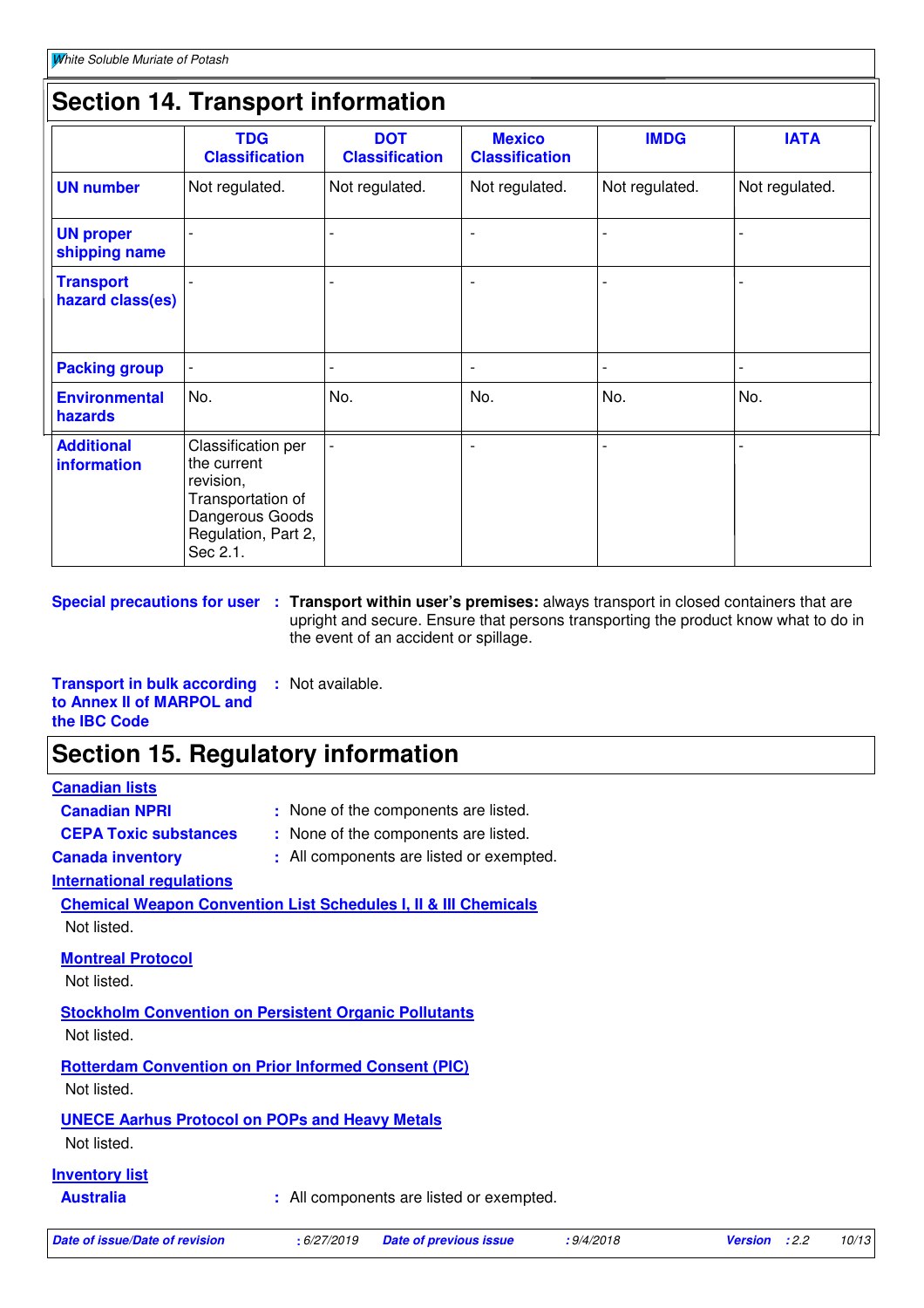# **Section 15. Regulatory information**

| <b>China</b>                                                                      | : All components are listed or exempted.                                                                                                                                                                                                                                            |  |  |
|-----------------------------------------------------------------------------------|-------------------------------------------------------------------------------------------------------------------------------------------------------------------------------------------------------------------------------------------------------------------------------------|--|--|
| <b>Europe</b>                                                                     | This material is listed or exempted.                                                                                                                                                                                                                                                |  |  |
| <b>Japan</b>                                                                      | Japan inventory (ENCS): All components are listed or exempted.<br>Japan inventory (ISHL): Not determined.                                                                                                                                                                           |  |  |
| <b>Malaysia</b>                                                                   | : Not determined.                                                                                                                                                                                                                                                                   |  |  |
| <b>New Zealand</b>                                                                | : All components are listed or exempted.                                                                                                                                                                                                                                            |  |  |
| <b>Philippines</b>                                                                | All components are listed or exempted.                                                                                                                                                                                                                                              |  |  |
| <b>Republic of Korea</b>                                                          | All components are listed or exempted.                                                                                                                                                                                                                                              |  |  |
| <b>Taiwan</b>                                                                     | All components are listed or exempted.                                                                                                                                                                                                                                              |  |  |
| <b>Turkey</b>                                                                     | : Not determined.                                                                                                                                                                                                                                                                   |  |  |
| <b>U.S. Federal Regulations:</b>                                                  | : TSCA 8(a) CDR Exempt/Partial exemption: Not determined<br>TSCA 8(b) Active inventory: TSCA 8(b) Active inventory: All components are<br>listed or exempted.                                                                                                                       |  |  |
| <b>Clean Air Act Section 112</b><br>(b) Hazardous Air<br><b>Pollutants (HAPs)</b> | : Not listed                                                                                                                                                                                                                                                                        |  |  |
| <b>Clean Air Act Section 602</b><br><b>Class I Substances</b>                     | : Not listed                                                                                                                                                                                                                                                                        |  |  |
| <b>Clean Air Act Section 602</b><br><b>Class II Substances</b>                    | : Not listed                                                                                                                                                                                                                                                                        |  |  |
| <b>DEA List I Chemicals</b><br>(Precursor Chemicals)                              | : Not listed                                                                                                                                                                                                                                                                        |  |  |
| <b>DEA List II Chemicals</b><br><b>(Essential Chemicals)</b>                      | : Not listed                                                                                                                                                                                                                                                                        |  |  |
| <b>SARA 302/304 Composition/information on ingredients</b>                        |                                                                                                                                                                                                                                                                                     |  |  |
| <b>SARA 304 RQ</b>                                                                | : Not applicable.                                                                                                                                                                                                                                                                   |  |  |
| <b>SARA 311/312</b>                                                               |                                                                                                                                                                                                                                                                                     |  |  |
| <b>Classification</b>                                                             | : Not applicable.                                                                                                                                                                                                                                                                   |  |  |
| <b>State regulations</b>                                                          |                                                                                                                                                                                                                                                                                     |  |  |
| <b>Massachusetts</b>                                                              | : None of the components are listed.                                                                                                                                                                                                                                                |  |  |
| <b>New York</b>                                                                   | : None of the components are listed.                                                                                                                                                                                                                                                |  |  |
| <b>New Jersey</b>                                                                 | : None of the components are listed.                                                                                                                                                                                                                                                |  |  |
| <b>Pennsylvania</b>                                                               | : None of the components are listed.                                                                                                                                                                                                                                                |  |  |
| <b>California Prop. 65</b>                                                        | This product, as manufactured, does NOT contain any substance in<br>concentrations known to the state of California to cause cancer, birth defects or<br>other reproductive harm. Nutrien cannot guarantee the downstream compliance<br>of any product once out of Nutrien custody. |  |  |

### **Section 16. Other information**

| <b>History</b>                    |                 |  |  |
|-----------------------------------|-----------------|--|--|
| Date of issue/Date of<br>revision | $\pm$ 6/27/2019 |  |  |
| Date of previous issue            | $\div$ 9/4/2018 |  |  |
| <b>Version</b>                    | : 2.2           |  |  |
| .                                 |                 |  |  |

**Indicates information that has changed from previously issued version.**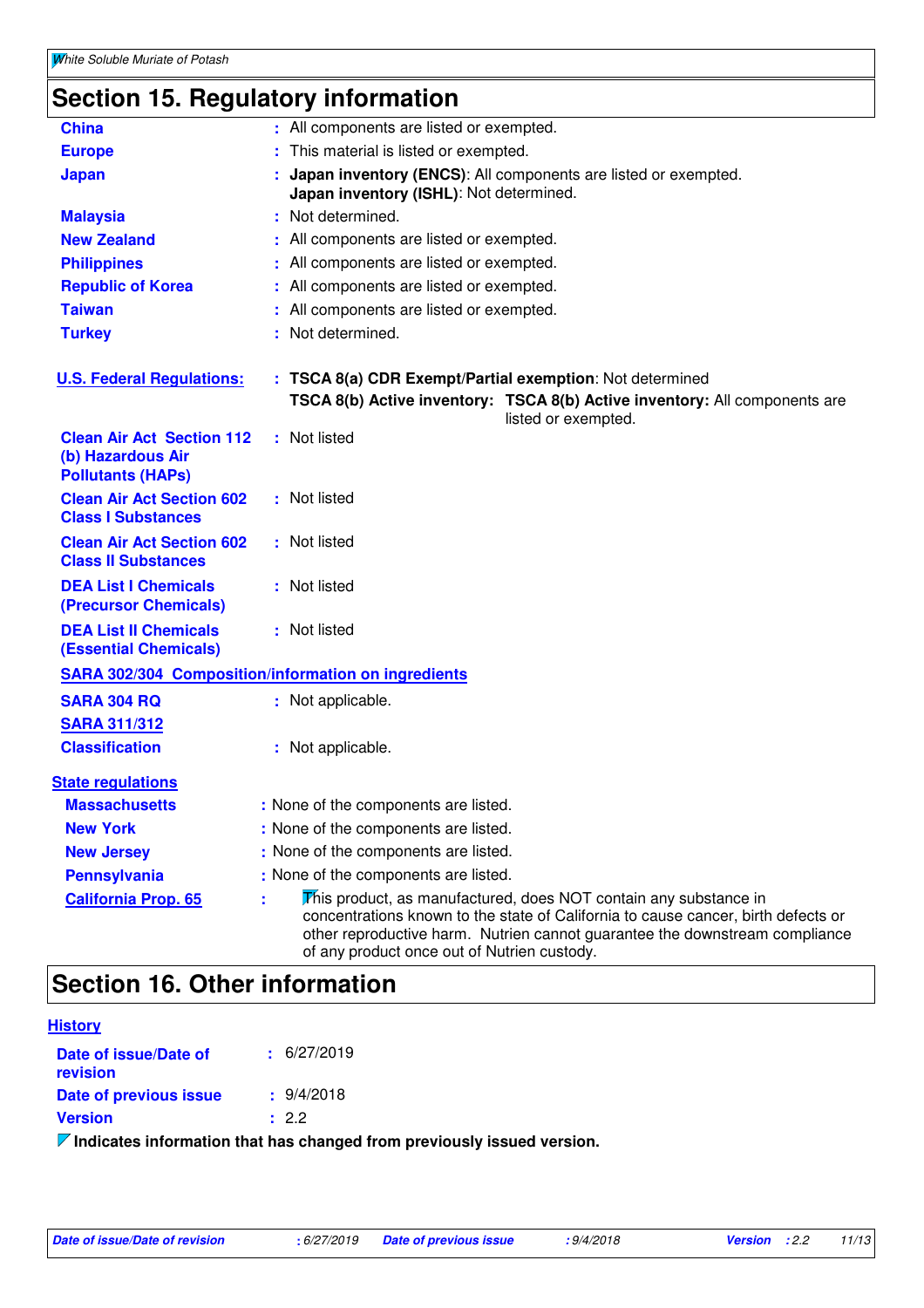# **Section 16. Other information**

| <b>Key to abbreviations</b> | $:$ ATE = Acute Toxicity Estimate                                             |
|-----------------------------|-------------------------------------------------------------------------------|
|                             | <b>BCF</b> = Bioconcentration Factor                                          |
|                             | GHS = Globally Harmonized System of Classification and Labelling of Chemicals |
|                             | IATA = International Air Transport Association                                |
|                             | IBC = Intermediate Bulk Container                                             |
|                             | IMDG = International Maritime Dangerous Goods                                 |
|                             | $LogPow = logarithm$ of the octanol/water partition coefficient               |
|                             | MARPOL = International Convention for the Prevention of Pollution From Ships, |
|                             | 1973 as modified by the Protocol of 1978. ("Marpol" = marine pollution)       |
|                             | $UN = United Nations$                                                         |
|                             | $HPR = \text{Hazardous Products Requirements}$                                |

#### **Procedure used to derive the classification**

| <b>Classification</b> |                                                                                                                                                                                                                                                                                                                                                                                                                                                       | <b>Justification</b>                                                                                                                                                                                                                                                                                                                                                                                                                                                                                                                                                                                                                                                                                                                                                                                                                                                                                                                                                                                                                                                                                                                                                                                                                                                                                                                                                                                                                                                                                                                                                                                                                                                                                                                                                                                                                                                                                                                                                                                                                                                                                                                                                                                                                                                                                                                                                                                                                            |
|-----------------------|-------------------------------------------------------------------------------------------------------------------------------------------------------------------------------------------------------------------------------------------------------------------------------------------------------------------------------------------------------------------------------------------------------------------------------------------------------|-------------------------------------------------------------------------------------------------------------------------------------------------------------------------------------------------------------------------------------------------------------------------------------------------------------------------------------------------------------------------------------------------------------------------------------------------------------------------------------------------------------------------------------------------------------------------------------------------------------------------------------------------------------------------------------------------------------------------------------------------------------------------------------------------------------------------------------------------------------------------------------------------------------------------------------------------------------------------------------------------------------------------------------------------------------------------------------------------------------------------------------------------------------------------------------------------------------------------------------------------------------------------------------------------------------------------------------------------------------------------------------------------------------------------------------------------------------------------------------------------------------------------------------------------------------------------------------------------------------------------------------------------------------------------------------------------------------------------------------------------------------------------------------------------------------------------------------------------------------------------------------------------------------------------------------------------------------------------------------------------------------------------------------------------------------------------------------------------------------------------------------------------------------------------------------------------------------------------------------------------------------------------------------------------------------------------------------------------------------------------------------------------------------------------------------------------|
| Not classified.       |                                                                                                                                                                                                                                                                                                                                                                                                                                                       | Weight of evidence                                                                                                                                                                                                                                                                                                                                                                                                                                                                                                                                                                                                                                                                                                                                                                                                                                                                                                                                                                                                                                                                                                                                                                                                                                                                                                                                                                                                                                                                                                                                                                                                                                                                                                                                                                                                                                                                                                                                                                                                                                                                                                                                                                                                                                                                                                                                                                                                                              |
| <b>References</b>     | preparation, Health Canada;<br>Canada;<br>Safety and Health Administration;<br><b>Environmental Protection Agency;</b><br>of Transport;<br>the Workplace;<br>transported hazardous substances and materials;<br>at time of SDS preparation;<br>at time of SDS preparation;<br>Engineers;<br>Mexico<br>National Library of Medicine, Bethesda, Maryland<br>Georgia<br>Occupational Safety and Health, Cincinnati, Ohio<br>2018 rev and current updates | : Transportation of Dangerous Goods Act and Clear Language Regulations, current<br>edition at time of SDS preparation, Transport Canada;<br>Hazardous Products Act and Regulations, current revision at time of SDS<br>Domestic Substances List, current revision at time of SDS preparation, Environment<br>29 CFR Part 1910, current revision at time of SDS preparation, U.S. Occupational<br>40 CFR Parts 1-799, current revision at time of SDS preparation, U.S.<br>49 CFR Parts 1-199, current revision at time of SDS preparation, U.S. Department<br>Mexican Official Standard NOM-018-STPS-2015, Harmonised System for the<br>Identification and Communication of Hazards and Risks by Hazardous Chemicals in<br>NORMA Oficial Mexicana NOM-010-STPS-2014, Agentes químicos contaminantes<br>del ambiente laboral-Reconocimiento, evaluación y control.<br>Mexican Official Standard NOM-002-SCT / 2011, List of the most commonly<br>Threshold Limit Values for Chemical Substances, current edition at time of SDS<br>preparation, American Conference of Governmental Industrial Hygienists;<br>NFPA 400, National Fire Codes, National Fire Protection Association, current edition<br>NFPA 704, National Fire Codes, National Fire Protection Association, current edition<br>Corrosion Data Survey, Sixth Edition, 1985, National Association of Corrosion<br>ERG 2016, Emergency Response Guidebook, U.S. Department of Transport,<br>Transport Canada, and the Secretariat of Transportation and Communications of<br>Hazardous Substances Data Bank, current revision at time of SDS preparation,<br>Integrated Risk Information System, current revision at time of SDS preparation, U.<br>S. Environmental Protection Agency, Washington, D.C.<br>Pocket Guide to Chemical Hazards, current revision at time of SDS preparation,<br>National Institute for Occupational Safety and Health, Cincinnati, Ohio;<br>Agency for Toxic Substances and Disease Registry Databank, current revision at<br>time of SDS preparation, U.S. Department of Health and Human Services, Atlanta,<br>National Toxicology Program, Report on Carcinogens, Division of the National<br>Institute of Environmental Health Sciences, Research Triangle Park, North Carolina.<br>Registry of Toxic Effects of Chemical Substances. National Institute for<br>California Code of Regulations, Title 27, Div 4, Chapter 1, Proposition 65 Aug 30, |
|                       |                                                                                                                                                                                                                                                                                                                                                                                                                                                       | The Fertilizer Institute, Product Toxicology Testing Program Results, TFI,                                                                                                                                                                                                                                                                                                                                                                                                                                                                                                                                                                                                                                                                                                                                                                                                                                                                                                                                                                                                                                                                                                                                                                                                                                                                                                                                                                                                                                                                                                                                                                                                                                                                                                                                                                                                                                                                                                                                                                                                                                                                                                                                                                                                                                                                                                                                                                      |